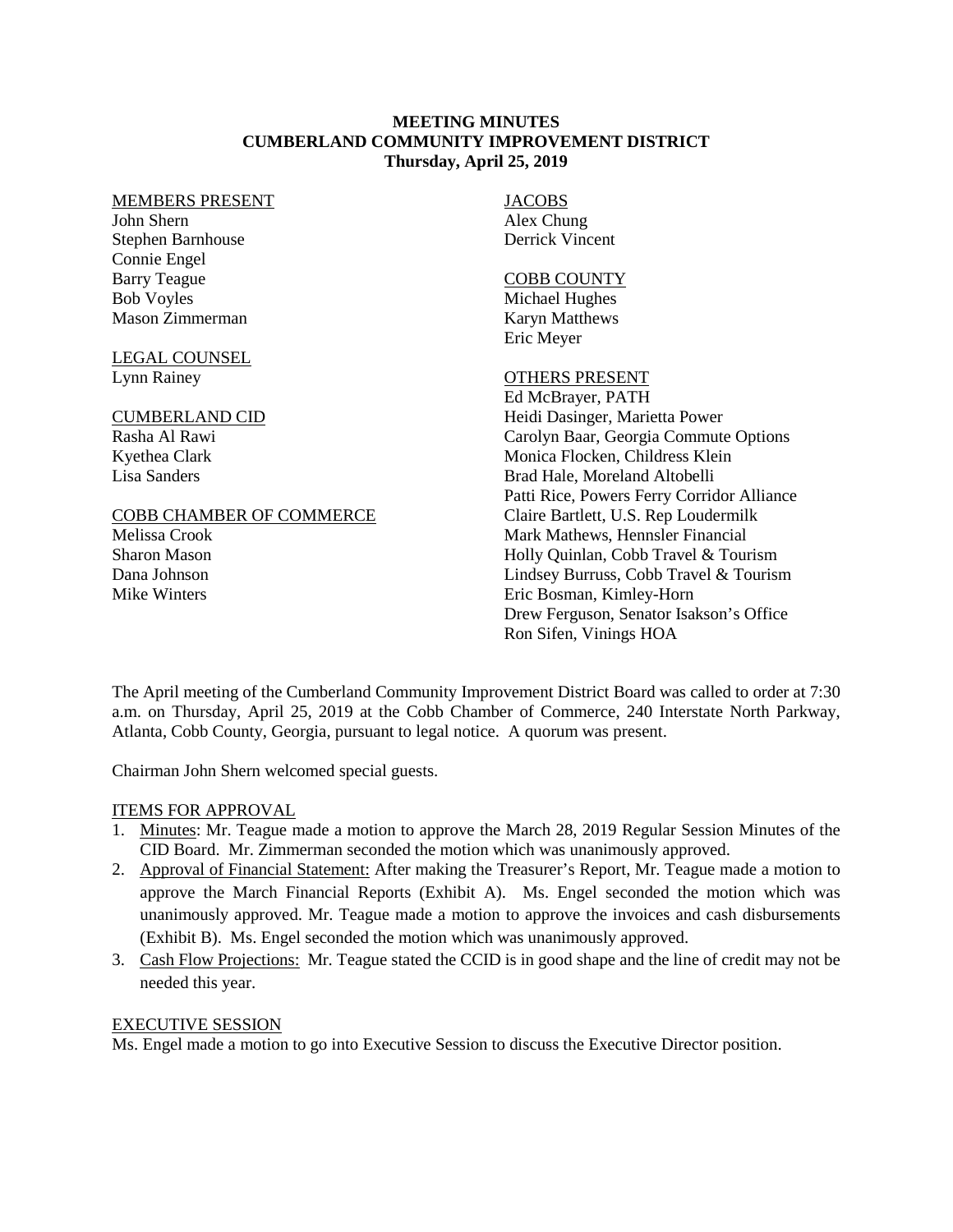**CCID Minutes April 25, 2019 Page 2 of 5**

Mr. Voyles seconded the motion which was unanimously approved. At the conclusion of the discussion, upon the motion of Ms. Engel, seconded by Mr. Zimmerman, the Board unanimously agreed to return to open session.

Chairman Shern announced that Kim Menefee is the sole finalist and best qualified for the position of Executive Director. The Goodwin Group conducted the search. This announcement is public knowledge and then must wait a minimum of 14 days before the CCID Board can act to finalize the process. The CCID Board will wait until the next board meeting to confirm Ms. Menefee as Executive Director, which will be on May  $30<sup>th</sup>$ .

## DIRECTOR OF OPERATIONS UPDATE

## A. Comments/Requests

- 1. Kiosk Map & Banner Update/Replacement (\$65,500): Kyethea Clark, Director of Operations, reported the last banner installation phase along various roadways took place in 2017. A recent inventory and assessment of banners throughout the CCID determined that many banners are weathered, faded, or torn and in need of replacement. Of the 585 pedestrian pole banners, 328 banners within the CCID are damaged in some form and need replacing. In 2011, the kiosk trail maps (approximately 25) were last updated and require being refreshed with an updated trail map with completed trail alignments and bike share station locations. The cost for the banners and kiosk to be updated, revised, fabricated, and installed would be in the amount of \$65,500. Ms. Clark stated this is for Phase I and will work to get this project on a maintenance schedule. After Board discussion, Mr. Zimmerman made a motion to approve \$65,500 to be spent for the purposes stated above subject to the participation from SelectCobb and Cobb Travel & Tourism at a number that is not defined. Ms. Engel seconded the motion which was unanimously approved. {Mr. Voyles was not in the meeting when this vote took place}.
- 2. Capital Improvements Updates: Ms. Clark gave an update on Akers Mill Ramp. Ms. Clark discussed the opportunities for grants for the Akers Mill Ramp project. Applying for FY19 BUILD would not jeopardize or negatively impact the CCID's chances with the FY19 INFRA. The INFRA grant announcement is expected in the fall and the BUILD Grant should be announced last quarter of 2019 or early 2020. Ms. Clark reminded Board members as the CCID continues to make progress and complete major milestones to get the design phase of the project approved, the project is becoming less eligible for these large USDOT grants. Ms. Clark stated the reasons below:
	- As the CCID progresses in the design phase, the CCID is spending committed dollars on getting the phase completed and approved. The not so good news is that the grant guidelines do not allow the CCID to count the dollars expended on this project. It is as though it never existed.
	- These large grants usually want nothing smaller than a \$5M project application. It ranges from \$5M and up. For example, the 400 Express Lanes were awarded \$187M over a year ago.

The good news is that costs are becoming more firm and the funding gap is shrinking. However, there are still uncertainties that need to be determined as it relates to estimated costs that staff will solidify from the design and ROW phases. It is anticipated that ARC will have a call for projects in the fall of 2019. The minimum grant amount is less than that of a \$5M USDOT grant.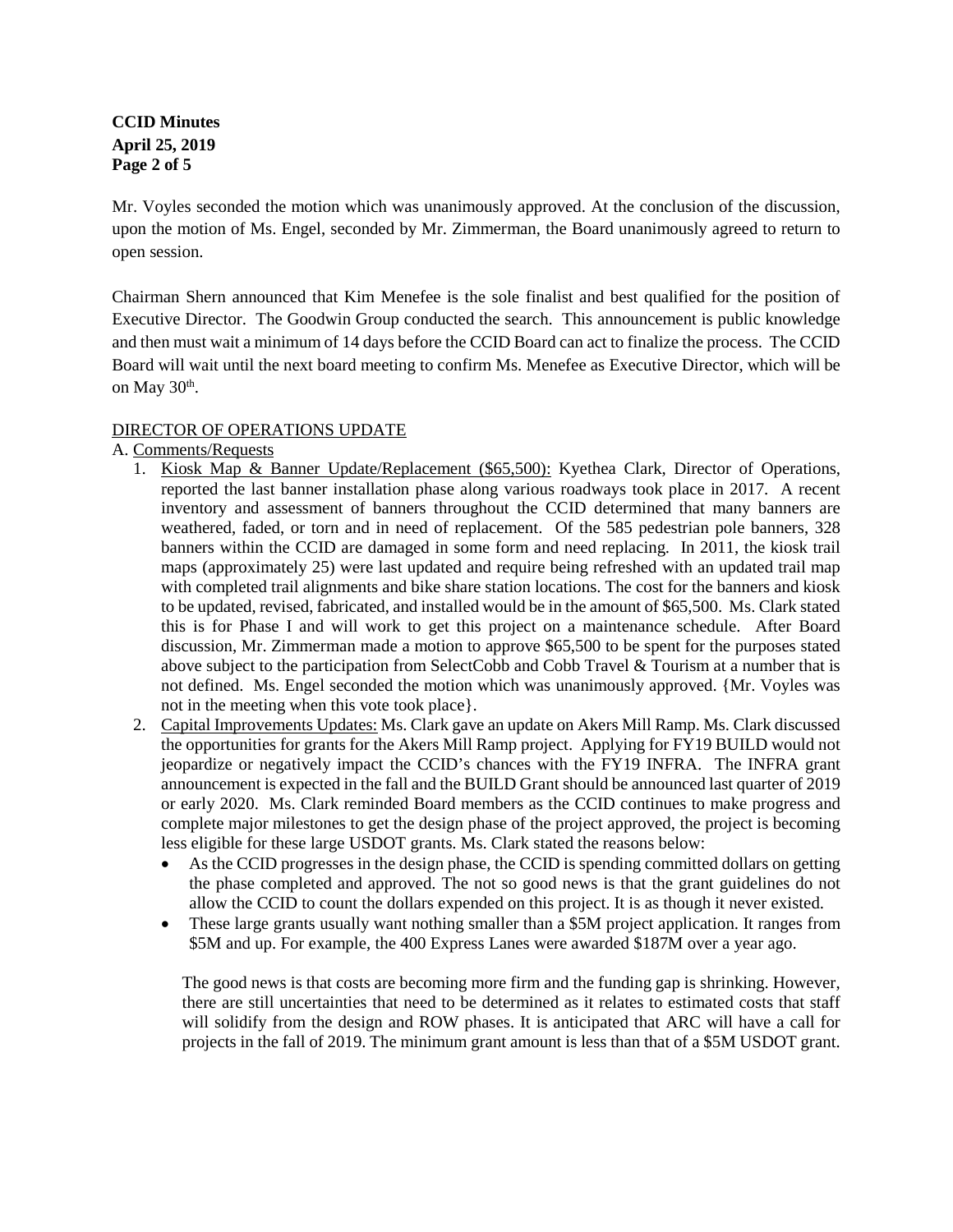# **CCID Minutes April 25, 2019 Page 3 of 5**

Ms. Clark has been working with Jamie Tucker, CCID's government relations consultant from Akin Gump, to finalize a date for a meeting with Senator Perdue and other congressional representatives. USDOT Secretary Chao will be invited to this meeting as well. Sharon Mason, Cobb Chamber stated Congressman Loudermilk has a scheduled meeting with USDOT Secretary Chao within the next couple of weeks.

Ms. Clark went on to give updates on GDOT 1-75 & I-285 Interchange Clean-Up, Bob Callan Trunk Trail Ph 2 Segment A & B, Cumberland Blvd West Intersection Improvement & Ph III Streetscape, Riverwood Parkway Streetscape, SCATS Traffic Study. Ms. Clark reported on the Palisades/Paces Mill NRA Unit Rehabilitation. The CCID's total investment in conceptual design is \$125K. The joint conceptual plan between the CCID and the CRNRA will seek approval by the National Park Service DAB. Upon NSP approval then the CCID will determine next steps on how to fund it.

3. Plans & Studies Update: Ms. Clark reported CCID staff and Kimley-Horn have met with a few Board members to discuss in detail the Cumberland Core Loop project along with other projects. Eric Bosman, with Kimley Horn, will give an update at next month's meeting.

# B. Presentations

- 1. Cobb Travel & Tourism Report: Holly Quinlan, President & CEO of Cobb Travel & Tourism gave an overview of Super Bowl 53.
	- Every part of Cobb hosted visitors
	- More than 8,000 hotel rooms contracted through the NFL in Cobb County
	- 5,588 hotel rooms (13 hotels) in Cumberland
	- Visitors came from 1,408 other cities in 59 countries and 49 states
	- Travel demand increased by 765% across Cobb, Fulton, and DeKalb over the same weekend last year
	- Three significant events happened in the Cumberland area: Shaq's Fun House Live! at the Battery, 19th Annual Celebrity Flag Football Challenge - SunTrust Park, and Taste of NFL at the Cobb Galleria Centre
	- Street Pole Banners -More than 200 street pole banners installed throughout Cumberland & Smyrna
	- Hospitality Suite at Cobb County International Airport. Hosted by Select Cobb, Cobb Travel & Tourism & Cobb County Development Authority
	- Cobb County Public Safety was well prepared for events and guests and had a direct connection with Super Bowl 53 Security Team. The Super Bowl is a Sear 1 rating.
- 2. Cobb Comprehensive Transportation Plan (CTP): Eric Meyer, Cobb County DOT, Planning Division Manager, reported the process by which the County looks at renewing the SPLOST sales tax and what the County might do in November 2022 with perhaps a brand new partial penny sales taxes for transit and roadways. Cobb County's CTP, CobbForward, is anticipated to be completed and adopted by the Cobb County Board of Commissioners by 2021. Mr. Meyer reviewed the timeline and gave an overview of the plan.

What is a Comprehensive Transportation Plan (CTP)?

Establishes community vision for transportation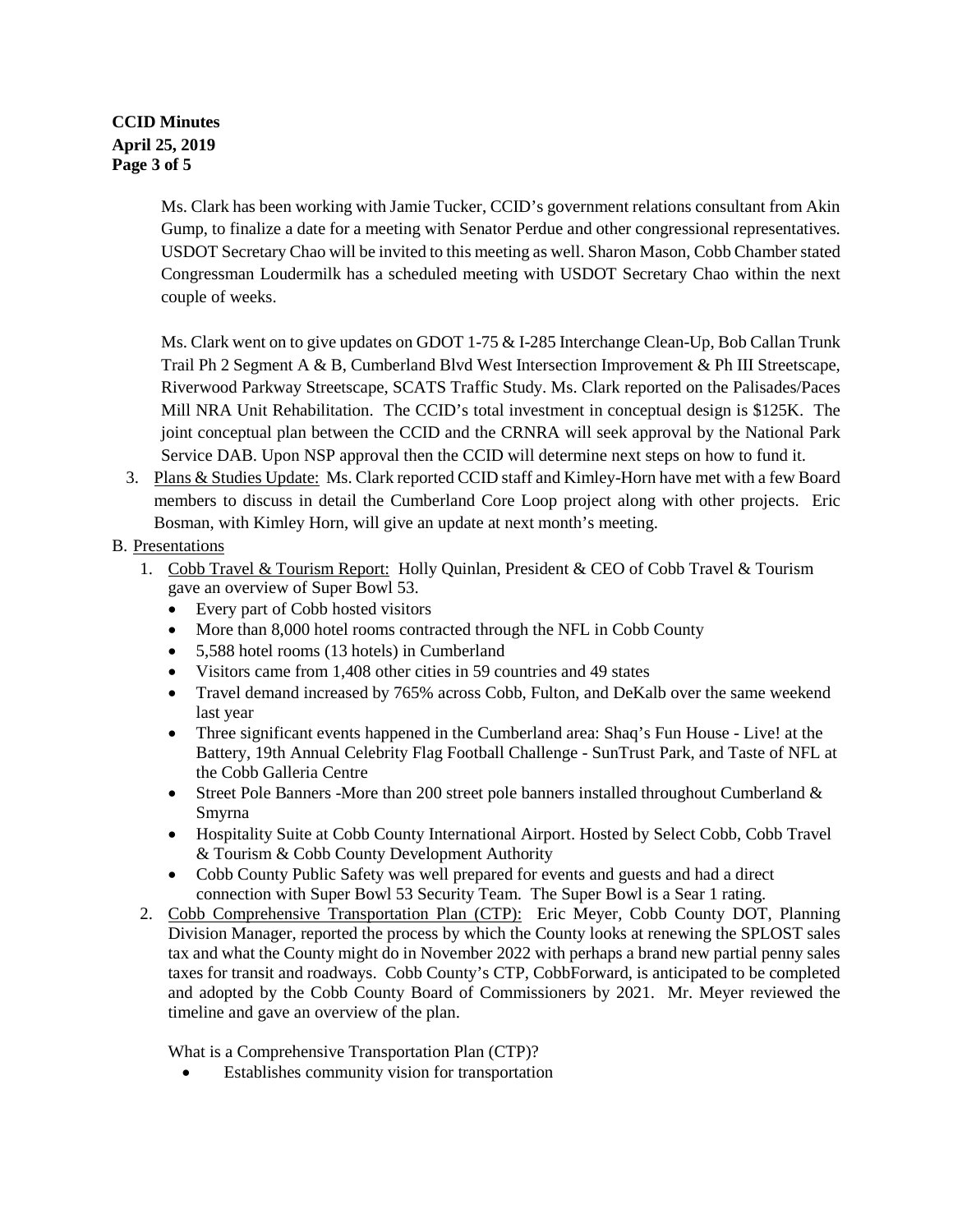## **CCID Minutes April 25, 2019 Page 4 of 5**

- Identifies current and future mobility needs
- Results in project and policy recommendations to address needs in the short and long

range

- Identifies project funding opportunities
- Provides input into the regional planning process
- Balances technical analysis with community engagement

What Is Being Considered?

- Roadway
- **Transit**
- **Bicycle**
- Pedestrian
- Freight
- Smart Cities
- Connected and Autonomous Vehicles (CAV)
- Land Use Connection
- Funding

Why Is It Important?

- Identifies and establishes community vision for transportation
- Builds on previous planning efforts
- Matches projects to possible funding opportunities
- Uses taxpayer dollars responsibly

Mr. Meyer discussed the County's population growth along with employment growth.

Community Engagement

- Public meetings
- Community events/tables
- Stakeholder interviews
- Adjacent communities meetings
- Scientific public opinion survey
- Professionally-facilitated focus groups
- Online surveys
- Website, email, social media

Mr. Meyer encouraged Board members to visit [www.cobbforward.org](http://www.cobbforward.org/) for more information.

{Board Member Bob Voyles rejoined the meeting}

3. Silver Comet Extension: Ed McBrayer, Executive Director of the PATH Foundation, gave Board members a presentation on how to connect the Silver Comet Trail to Centennial Park. PATH Foundation is working to fund this initiative. PATH is confident it can build part of the trail from the Silver Comet trail to Plant Atkinson, 2.3 miles for approximately \$3M. PATH will pay for design on the Project Phase - Atlanta Road ROW segment (1.4 miles and \$2.3M) to get the project shovel ready and would then like to have Cobb County build the trail. Mr. McBrayer went on to